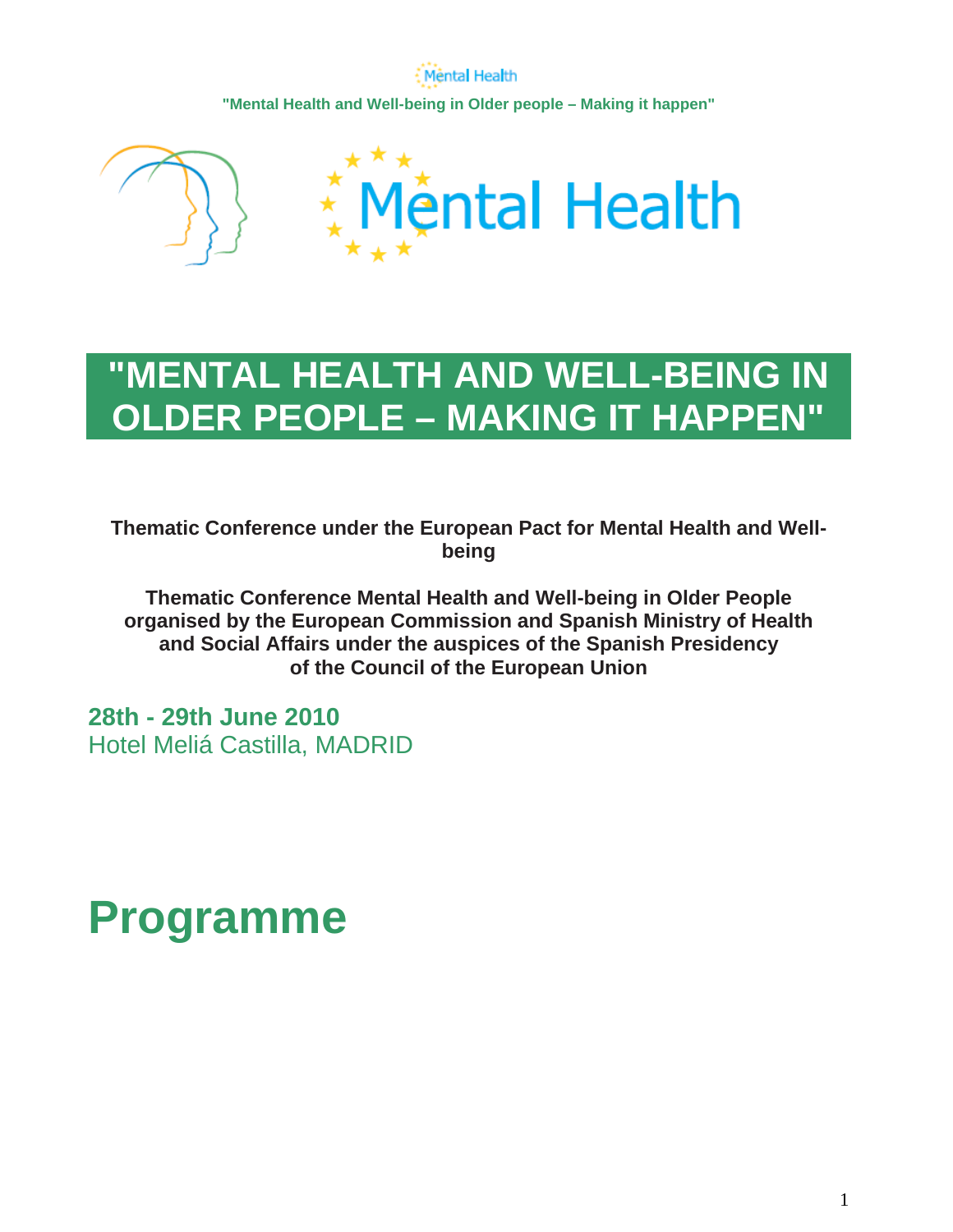| <b>28 June 2010</b>                           |                                                                                                                                                                                                                          |
|-----------------------------------------------|--------------------------------------------------------------------------------------------------------------------------------------------------------------------------------------------------------------------------|
| 12:00                                         | <b>REGISTRATION</b>                                                                                                                                                                                                      |
| 12:30                                         | <b>WELCOME REFRESHMENTS</b>                                                                                                                                                                                              |
| <b>Plenary session 1</b><br>$(13:00 - 13:30)$ | <b>OPENING SESSION</b>                                                                                                                                                                                                   |
|                                               | <b>José MARTÍNEZ OLMOS</b><br>Secretary General for Health. Ministry for Health and Social Policy, Spain                                                                                                                 |
|                                               | <b>Antonyia PARVANOVA</b><br>Member of the European Parliament                                                                                                                                                           |
|                                               | <b>Anne- Sophie PARENT</b><br>Director of AGE - European older people's platform                                                                                                                                         |
|                                               | <b>Michael HÜBEL</b><br>Head of Unit "Health determinants", Directorate General for Health and<br>Consumers, European Commission                                                                                         |
| <b>Plenary session 2</b><br>$(13:30 - 14:45)$ | "Promoting mental health and providing good care to<br>older people"                                                                                                                                                     |
|                                               | <b>CHAIRS:</b>                                                                                                                                                                                                           |
|                                               | <b>Manuel GÓMEZ-BENEYTO</b><br>Scientific Coordinator of the Spanish Strategy for<br><b>Mental Health</b>                                                                                                                |
|                                               | <b>José María SÁNCHEZ MONGE</b><br>President of FEAFES, Spain.                                                                                                                                                           |
|                                               | <b>SPEAKERS:</b>                                                                                                                                                                                                         |
|                                               | • Michael HÜBEL<br>Head of Unit "Health determinants", Directorate General for Health and<br>Consumers, European Commission<br>Key Messages and actions for mental health and well-being among<br>older people in the EU |
|                                               | <b>• Antonio LOBO</b><br>University of Zaragoza, Spain<br>The status of Mental Health of Older People in Europe                                                                                                          |
|                                               | • Eija STENGÅRD<br>THL, Finland<br>Key principles for Mental Health Promotion and Mental Disorder<br>Prevention in Older People: ProMenPol and DataPrev projects                                                         |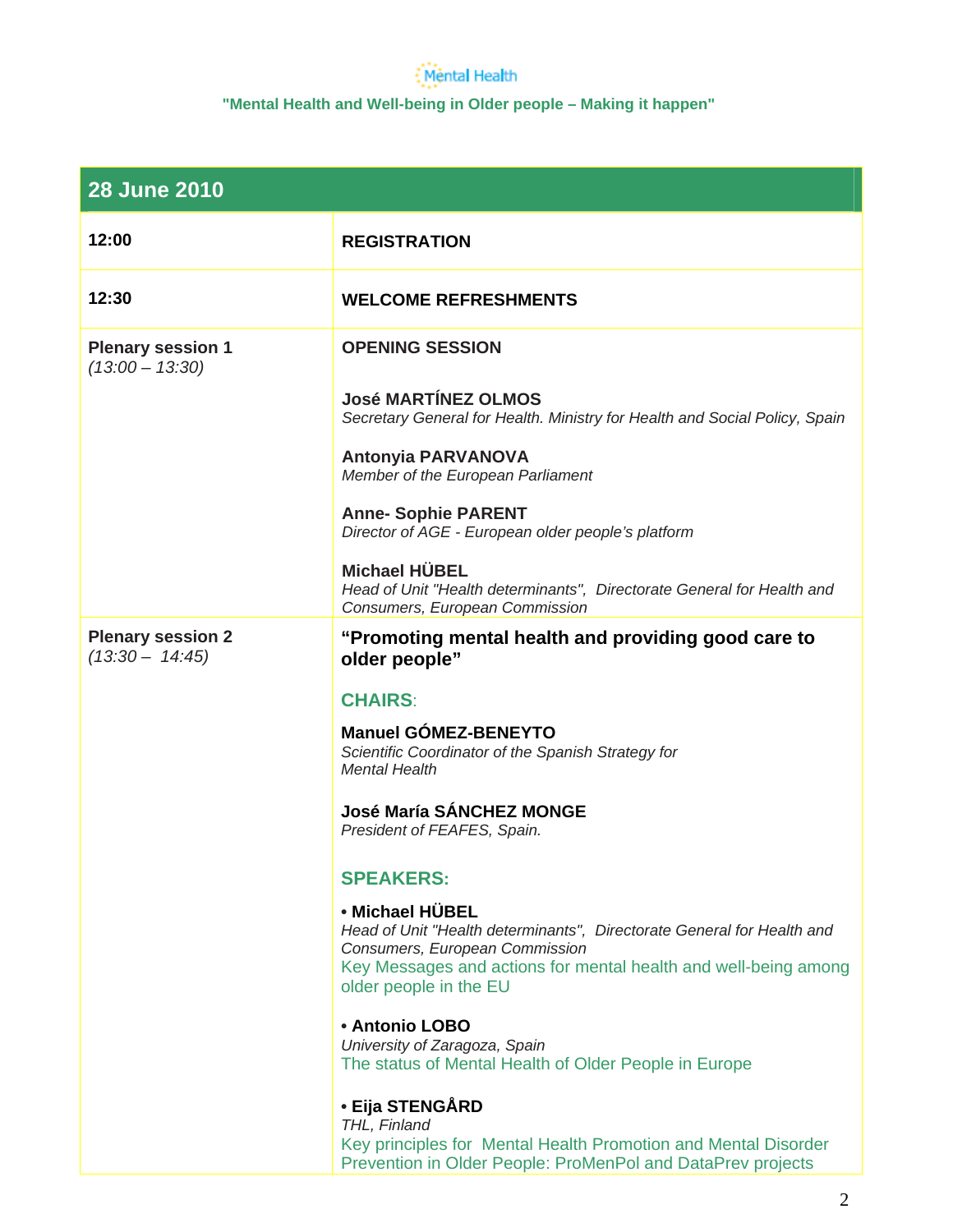|                                                | • Lennart LEVI<br><b>Member of Swedish Parliament</b><br>A Radiant Sunset - Promoting Wellbeing in Old Age: Why and<br>How?                                                                                                                                                                                                        |
|------------------------------------------------|------------------------------------------------------------------------------------------------------------------------------------------------------------------------------------------------------------------------------------------------------------------------------------------------------------------------------------|
| <b>Plenary session 3</b><br>$(14.45 - 15.45)$  | "Policies on mental health and older people"                                                                                                                                                                                                                                                                                       |
|                                                | <b>CHAIRS:</b>                                                                                                                                                                                                                                                                                                                     |
|                                                | <b>Geoff HUGGINS</b><br>Head of the Mental Health Division of the Scottish Executive Health<br>Department, UK                                                                                                                                                                                                                      |
|                                                | <b>Vappu TAIPALE</b><br>National Institute for Health and Welfare (THL), Finland                                                                                                                                                                                                                                                   |
|                                                | <b>SPEAKERS:</b>                                                                                                                                                                                                                                                                                                                   |
|                                                | • Fiona BORROWMAN<br>Programme Manager, Mental Health and Well being in Later Life and<br>Dementia, NHS Health Scotland<br>Incorporating older people's perspective in policy in Scotland                                                                                                                                          |
|                                                | · José Luis LÓPEZ HERNÁNDEZ<br>Director General of Planning and Evaluation, Regional Ministry of Health<br>and Welfare of Castilla-La Mancha, Spain<br>Design and implementation of Public Mental Health policies                                                                                                                  |
|                                                | <b>Purificación CAUSAPIÉ LOPESINO</b><br>General Director. Institute of Older Persons and Social Services<br>(IMSERSO). Ministry of Health and Social Policy. Spain<br>Reporting back from the conference on Active Ageing (April 2010,<br>Logroño) / Presentation of Council Conclusions on Active Ageing<br>adopted in June 2010 |
| <b>Parallel sessions:</b><br>$(15:50 - 17:20)$ | <b>SESSION 1: Mental health promotion in old age: healthy</b><br>ageing and wellbeing                                                                                                                                                                                                                                              |
|                                                | <b>CHAIRS:</b>                                                                                                                                                                                                                                                                                                                     |
|                                                | <b>José Manuel RIBERA CASADO</b><br>European Union Geriatric Medicine Society (EUGMS)                                                                                                                                                                                                                                              |
|                                                | <b>Teresa DI FIANDRA</b><br>Governmental expert of Italy                                                                                                                                                                                                                                                                           |
|                                                | <b>PRESENTATION:</b>                                                                                                                                                                                                                                                                                                               |
|                                                | <b>Mima CATTAN</b>                                                                                                                                                                                                                                                                                                                 |
|                                                | Northumbria University, UK<br>Mental health promotion in older people                                                                                                                                                                                                                                                              |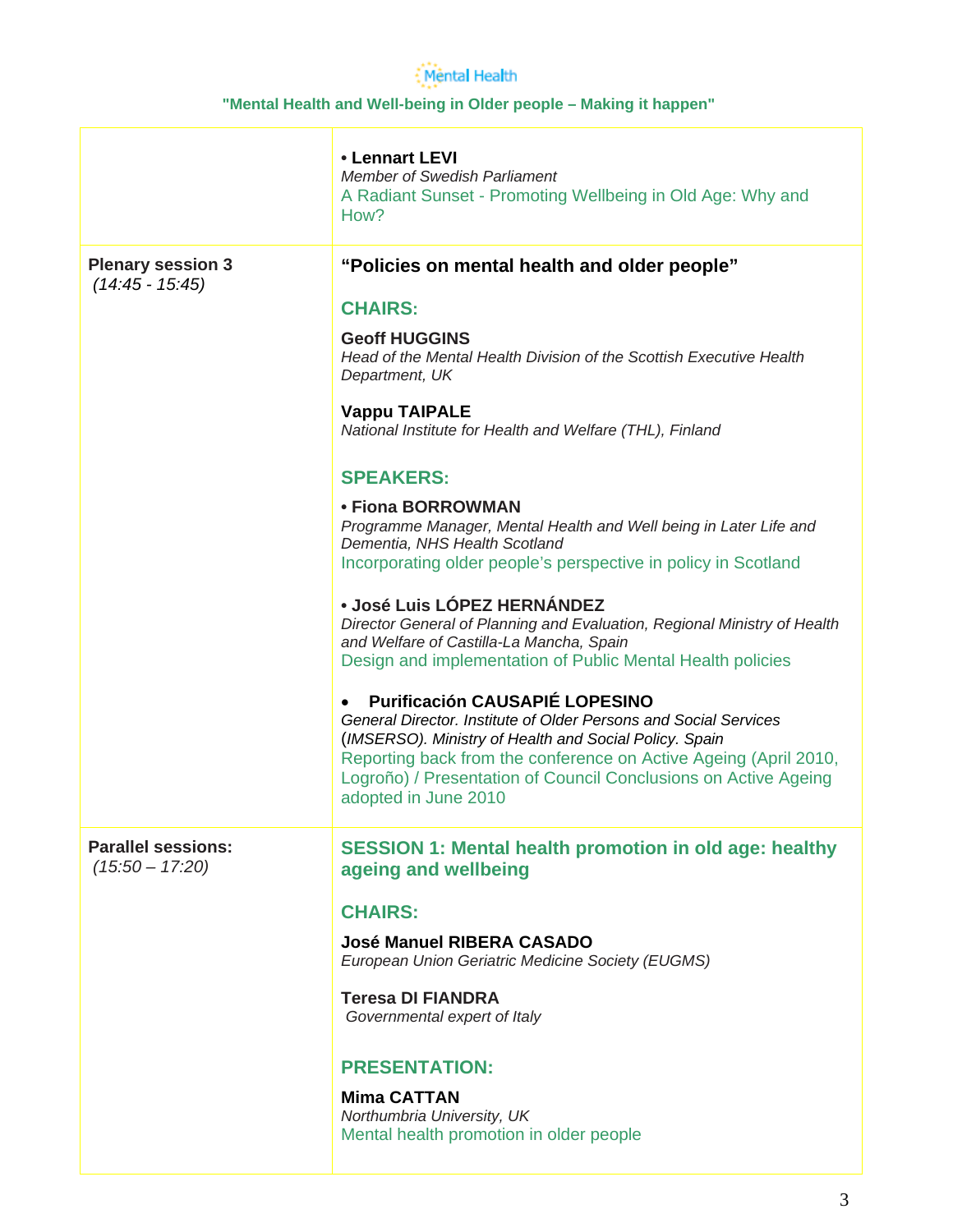|                                                | <b>RESPONSES:</b>                                                                                                                                                                                                                                                                                                        |
|------------------------------------------------|--------------------------------------------------------------------------------------------------------------------------------------------------------------------------------------------------------------------------------------------------------------------------------------------------------------------------|
|                                                | • Caroline COSTONGS<br>Deputy Director, EuroHealthNet<br>Lessons from a European collaboration on healthy ageing                                                                                                                                                                                                         |
|                                                | • Richard WYNNE<br>Director, Work Research Centre, Ireland<br>Mental Health and the extension of working life                                                                                                                                                                                                            |
|                                                | <b>DISCUSSION</b>                                                                                                                                                                                                                                                                                                        |
|                                                | <b>SESSION RAPPORTEUR: Gary WILSON, UK</b>                                                                                                                                                                                                                                                                               |
| <b>Parallel sessions:</b><br>$(15:50 - 17:20)$ | <b>SESSION 2: Older people in vulnerable situations</b>                                                                                                                                                                                                                                                                  |
|                                                | <b>CHAIRS:</b>                                                                                                                                                                                                                                                                                                           |
|                                                | <b>Gerhard NAEGELE</b><br>University of Dortmund, Institute of Gerontology, Germany                                                                                                                                                                                                                                      |
|                                                | <b>Raluca NICA</b><br>Director of the Romanian League for Mental Health                                                                                                                                                                                                                                                  |
|                                                | <b>PRESENTATION:</b>                                                                                                                                                                                                                                                                                                     |
|                                                | <b>Geertruida KOEK</b><br>Verwey-Jonker Institute, Netherlands<br>How to protect the mental health of older people in vulnerable<br>situations                                                                                                                                                                           |
|                                                | <b>RESPONSES:</b>                                                                                                                                                                                                                                                                                                        |
|                                                | • Alisoun J MILNE<br>Senior Lecturer in Social Gerontology, Tizard Centre, UK<br>Older women at risk                                                                                                                                                                                                                     |
|                                                | • Christof EICHERT<br>Ministry for Intergenerational Affairs, Family, Women and Integration,<br>North Rhine-Westphalia, Germany<br>Responding to the psychological needs of older migrants - Lessons<br>learned from the Active Ageing of Migrant Elders across Europe<br>(AAMEE) Project in North Rhine-Westphalia (DE) |
|                                                | • Francisco TORRES-GONZÁLEZ (by video message)<br>University of Granada, Spain<br>Human rights, the prevention of elder abuse and mental health in<br>old age                                                                                                                                                            |
|                                                | <b>DISCUSSION</b>                                                                                                                                                                                                                                                                                                        |
|                                                | <b>SESSION RAPPORTEUR: Charles PULL, Luxembourg</b>                                                                                                                                                                                                                                                                      |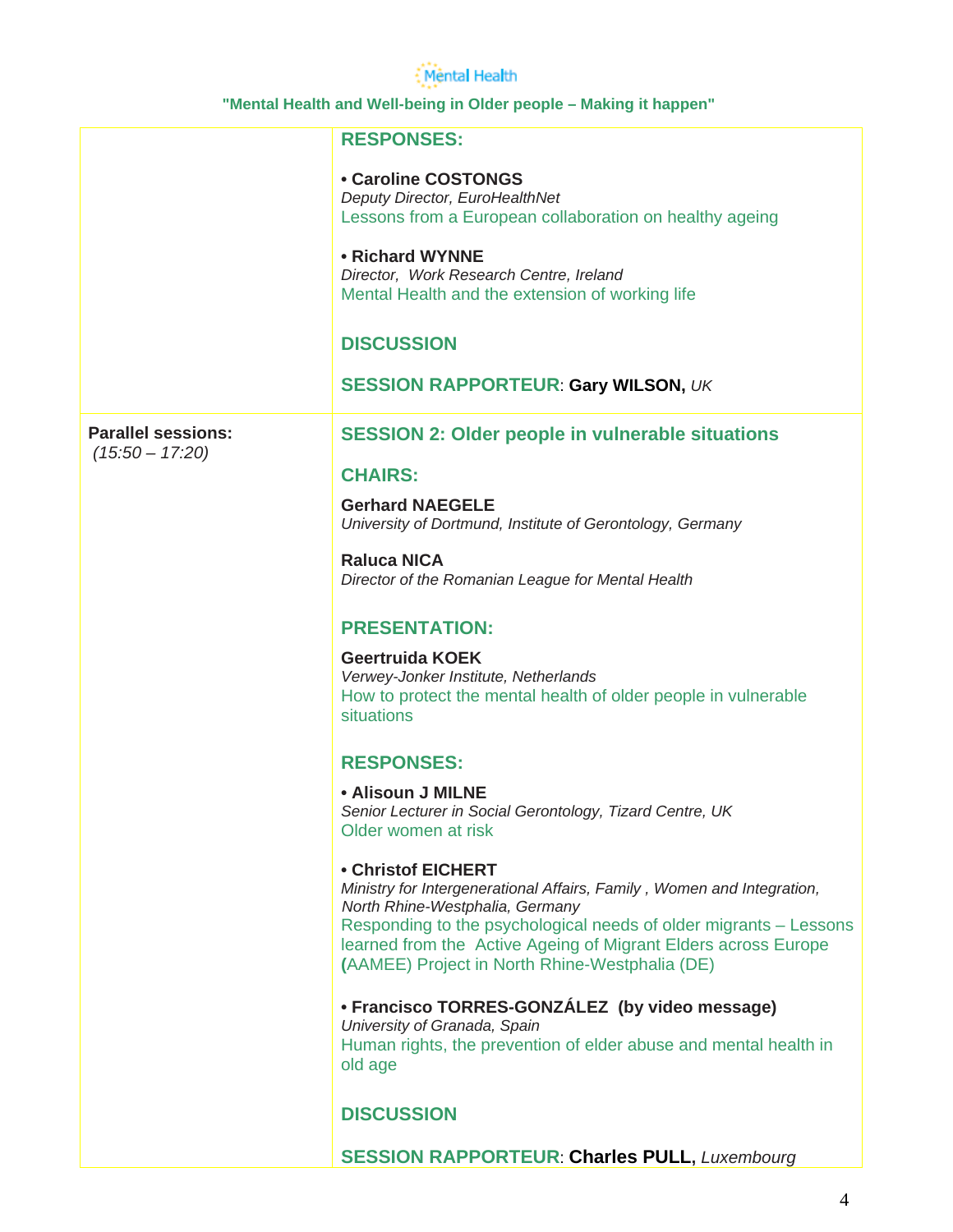| <b>Parallel sessions:</b><br>$(15.50 - 17.20)$ | <b>SESSION 3: Prevention of mental disorders</b>                                                                                                                                   |
|------------------------------------------------|------------------------------------------------------------------------------------------------------------------------------------------------------------------------------------|
|                                                | <b>CHAIRS:</b>                                                                                                                                                                     |
|                                                | <b>Roland VAN DE SANDE</b><br>General Secretary of the European Association for Psychiatric Nurses -<br>HORATIO                                                                    |
|                                                | <b>Ivan DOCI</b><br>Governmental expert of the Slovak Republic                                                                                                                     |
|                                                | <b>PRESENTATION:</b>                                                                                                                                                               |
|                                                | <b>Diana DE RONCHI</b><br>University of Bologna, Director of the University of Bologna School of<br>Psychiatry<br>Prevention of mental disorders and support to those mentally ill |
|                                                | <b>RESPONSES:</b>                                                                                                                                                                  |
|                                                | <b>• Constantinos PROUSKAS</b>                                                                                                                                                     |
|                                                | NGO 50plus Hellas, Greece<br>Addressing risk factors for mental disorders and preserving<br>autonomy                                                                               |
|                                                | • Mikkel VASS<br>University of Copenhagen, Denmark<br>Early detection and prevention of mental health problems:<br>A policy of obligatory home visits in Denmark                   |
|                                                | • Petronella. J. (Nelleke) VAN 'T VEER-TAZELAAR<br>VU University Amsterdam, The Netherlands<br>Stepped-care prevention of anxiety and depression in later life                     |
|                                                | <b>DISCUSSION</b>                                                                                                                                                                  |
|                                                | <b>SESSION RAPPORTEUR: Ray XERRI, Malta</b>                                                                                                                                        |
| <b>COFFEE BREAK</b><br>$(17:20-17:45)$         |                                                                                                                                                                                    |
| <b>Plenary session 4:</b><br>$(17:45 - 18:45)$ | <b>FEEDBACK FROM THE PARALLEL SESSIONS</b>                                                                                                                                         |
|                                                | <b>CHAIRS</b>                                                                                                                                                                      |
|                                                | <b>Dolores GAUCI</b><br>President of GAMIAN Europe                                                                                                                                 |
|                                                | <b>Kevin MCCARTHY</b><br>"Public Health" Sector, DG Research, European Commission                                                                                                  |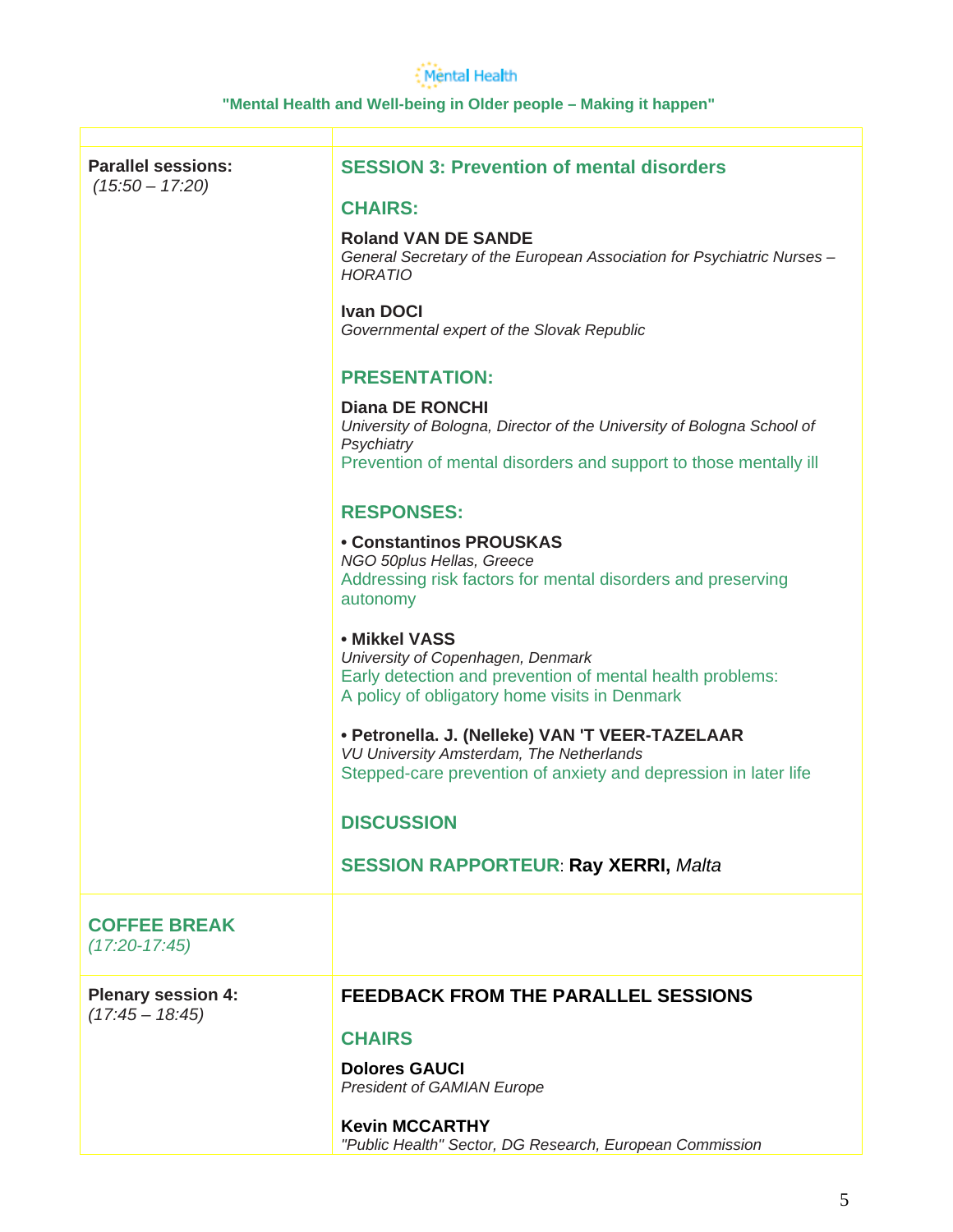|           | <b>SPEAKERS: SESSION RAPPORTEURS</b>                                                    |
|-----------|-----------------------------------------------------------------------------------------|
|           | • PS1 - Mental Health Promotion: Gary WILSON, UK                                        |
|           | • PS2 - Vulnerable situations: Charles PULL, Luxembourg                                 |
|           | • PS3 - Prevention of Mental Disorders: Ray XERRI, Malta                                |
|           | <b>DISCUSSION</b>                                                                       |
| $19:30 -$ | Visit to the 'Real Academia de Bellas Artes de San<br><b>Fernando' and refreshments</b> |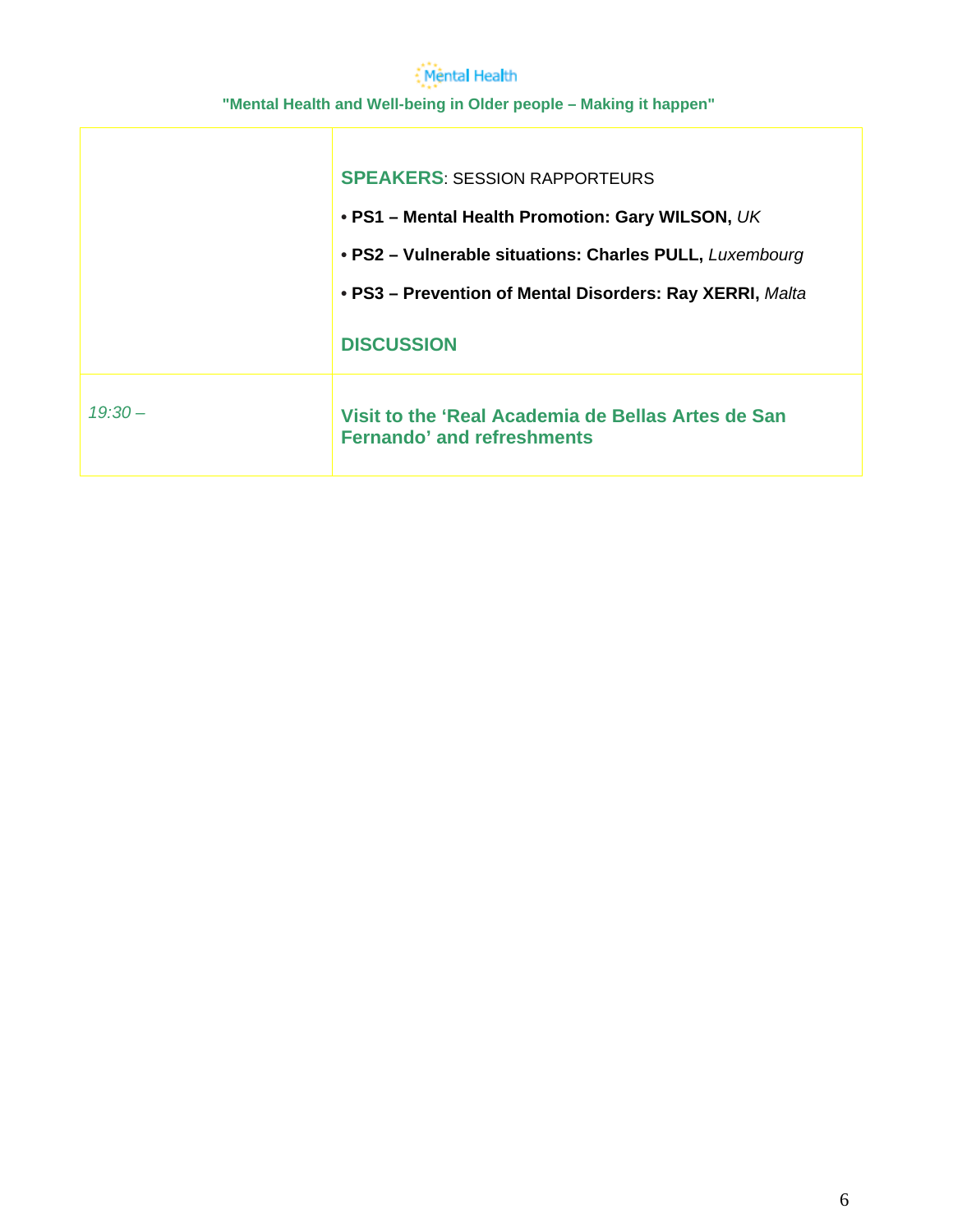| <b>29 June 2010</b>                           |                                                                                                                                                                                                                   |
|-----------------------------------------------|-------------------------------------------------------------------------------------------------------------------------------------------------------------------------------------------------------------------|
| <b>Parallel sessions:</b>                     | <b>SESSION 4: Care and treatment systems</b>                                                                                                                                                                      |
| $(9:00 - 10:30)$                              | <b>CHAIRS:</b>                                                                                                                                                                                                    |
|                                               | <b>Jannes STIJN</b><br>Mental Health Europe (MHE)                                                                                                                                                                 |
|                                               | <b>Johan Ten GEUZENDAM</b><br>Head of Unit "Integration of People with Disabilities", DG Employment,<br>Social Affairs and Equal Opportunities, European Commission                                               |
|                                               | <b>PRESENTATION:</b>                                                                                                                                                                                              |
|                                               | • Raimundo MATEOS<br>President of the Spanish Psychogeriatric Association, Spain<br>Principles of psychogeriatric care and community services. The<br>perspective of Spain and Mediterranean countries.           |
|                                               | <b>RESPONSES:</b>                                                                                                                                                                                                 |
|                                               | • Andrzej KIEJNA,<br>President of the Polish Association of Geriatric Psychiatry<br>The perspective of Eastern European countries on the care of the<br>elderly with mental disorders                             |
|                                               | • Andreas WINKLER<br>Medical Director of Rehabilitation Centre Pirawarth, Austria<br>Mental health in long term care                                                                                              |
|                                               | <b>• Gabriel IVBIJARO</b><br>World Organization of Family Doctors (Wonca). Working Party on Mental<br>Health<br>A partnership model addressing loneliness and developing social<br>activities among older people. |
|                                               | <b>DISCUSSION</b>                                                                                                                                                                                                 |
|                                               | <b>SESSION RAPPORTEUR: Marco TRABUCCHI, Italy</b>                                                                                                                                                                 |
| <b>Parallel sessions:</b><br>$(9:00 - 10:30)$ | <b>SESSION 5: Informal carers</b>                                                                                                                                                                                 |
|                                               | <b>CHAIRS:</b>                                                                                                                                                                                                    |
|                                               | <b>Jean GEORGES</b><br><b>Executive Director of ALZHEIMER EUROPE</b>                                                                                                                                              |
|                                               | Mojca ZVEZDANA DERNOVSEK<br><b>WHO National Representative of Slovenia</b>                                                                                                                                        |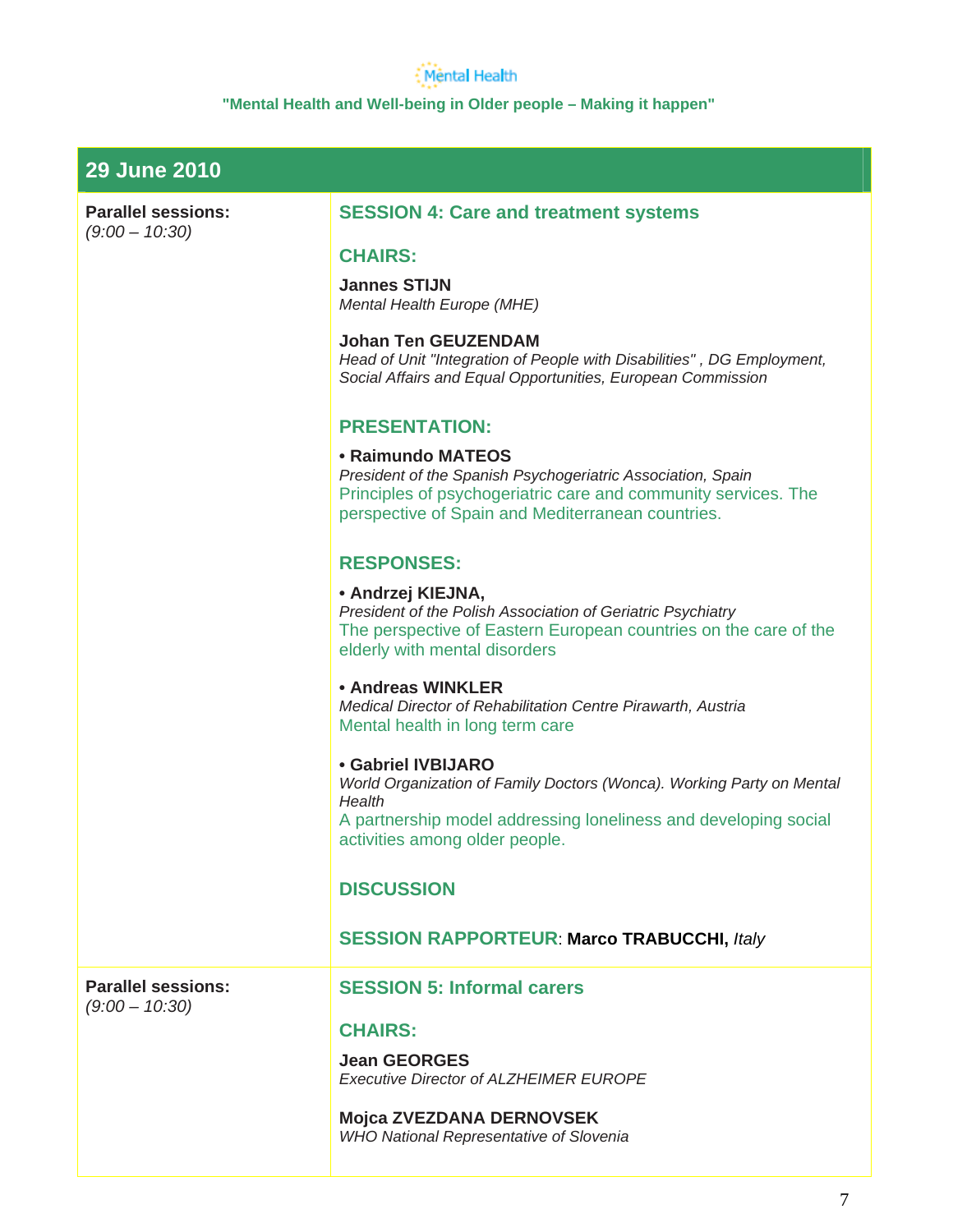|                                          | <b>PRESENTATION</b>                                                                                      |
|------------------------------------------|----------------------------------------------------------------------------------------------------------|
|                                          | • Robert ANDERSON                                                                                        |
|                                          | <b>President of Eurocarers</b><br>Supporting and promoting mental health of informal carers              |
|                                          |                                                                                                          |
|                                          | <b>RESPONSES</b>                                                                                         |
|                                          | • Ursula BRAND                                                                                           |
|                                          | <b>EUFAMI</b><br>The role of families in providing care                                                  |
|                                          | • Matthias von SCHWANENFLÜGEL                                                                            |
|                                          | German Federal Ministry of Health                                                                        |
|                                          | Reward and social security for informal carers: the example of the                                       |
|                                          | German care legislation                                                                                  |
|                                          | · Jesús Norberto FERNÁNDEZ MUÑOZ                                                                         |
|                                          | Institute of Older Persons and Social Services (IMSERSO), Ministry of<br>Health and Social Policy, Spain |
|                                          | The Spanish dependency law and its links to mental health                                                |
|                                          | <b>DISCUSSION</b>                                                                                        |
|                                          |                                                                                                          |
|                                          | <b>SESSION RAPPORTEUR: Maria J. SAN PÍO, Spain</b>                                                       |
|                                          |                                                                                                          |
|                                          |                                                                                                          |
| <b>COFFEE BREAK</b><br>$(10:30 - 11:00)$ |                                                                                                          |
|                                          |                                                                                                          |
| <b>Plenary session 5:</b>                | <b>FEEDBACK FROM THE PARALLEL SESSIONS</b>                                                               |
| $(11:00 - 11:45)$                        |                                                                                                          |
|                                          | <b>CHAIR:</b>                                                                                            |
|                                          | Tamas KURIMAY<br>Member State Representative, Hungary                                                    |
|                                          | <b>SPEAKERS:</b>                                                                                         |
|                                          |                                                                                                          |
|                                          | • Francisco TORRES-GONZÁLEZ<br>University of Granada, Spain                                              |
|                                          | Reporting back from the conference "Quality of Life and                                                  |
|                                          | Maltreatment of Elderly in Europe". (28 June 2010, Madrid)                                               |
|                                          |                                                                                                          |
|                                          | <b>SESSION RAPPORTEURS</b>                                                                               |
|                                          | • PS4 - Care and Treatment systems: Marco TRABUCCHI, Italy                                               |
|                                          | • PS5 - Informal carers: Maria J. SAN PÍO, Spain                                                         |
|                                          | <b>DISCUSSION</b>                                                                                        |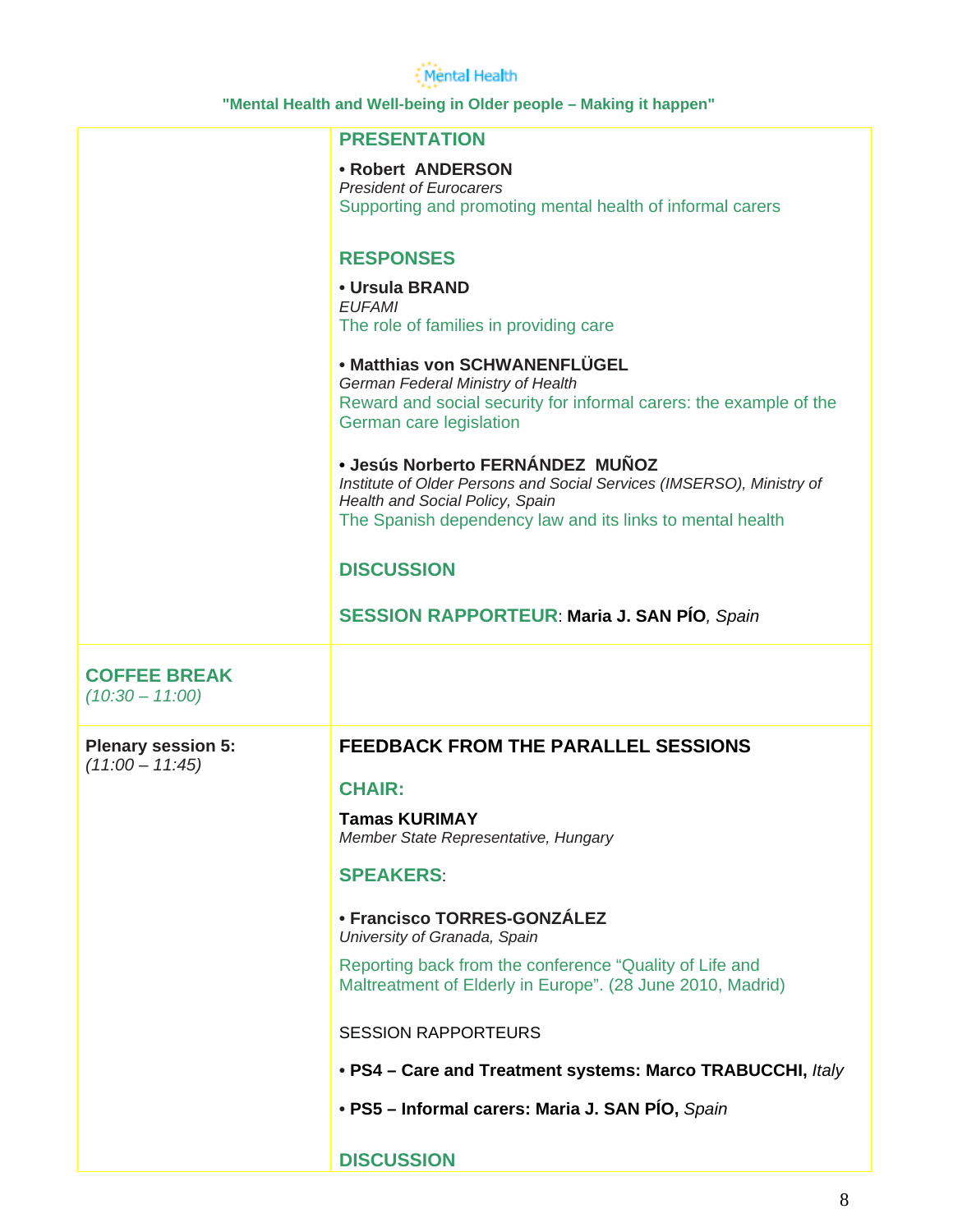| <b>Plenary session 6:</b><br>$(11:45 - 13:15)$ | <b>ROUND TABLE: "Conclusions from the conference and</b><br>actions to be taken"                                                         |
|------------------------------------------------|------------------------------------------------------------------------------------------------------------------------------------------|
|                                                | <b>CHAIRS:</b>                                                                                                                           |
|                                                | Michael HÜBEL<br>Head of Unit "Health determinants", Directorate General for Health and<br>Consumers, European Commission                |
|                                                | <b>Concepción COLOMER REVUELTA</b><br>Director, Office for Health Planning and Quality, Ministry of Health and<br>Social Affairs, Spain  |
|                                                | <b>DISCUSSANTS:</b>                                                                                                                      |
|                                                | • Nessa CHILDERS<br>Member of the European Parliament                                                                                    |
|                                                | • Jacques VAN DER VLIET<br>Chairman of CPME (Standing Committee of European Doctors) Mental<br><b>Health Working Group</b>               |
|                                                | <b>• Rocío FERNÁNDEZ-BALLESTEROS</b><br>EFPA, European Federation of Psychologists' Associations                                         |
|                                                | <b>• Aurelio FERNÁNDEZ LOPEZ</b><br>Chairman of the Social Protection Committee                                                          |
|                                                | • John HALLORAN<br>President of European Social Network                                                                                  |
|                                                | • Robert ANDERSON,<br>Director, European Foundation for the Improvement of Living and Working<br>Conditions                              |
|                                                | <b>• Elizabeth MESTHENEOS</b><br>President, AGE Platform Europe                                                                          |
|                                                | <b>CLOSING DISCUSSION</b>                                                                                                                |
| <b>Plenary session 7:</b><br>$(13:15 - 13:45)$ | <b>CLOSING SESSION</b>                                                                                                                   |
|                                                | <b>SPEAKERS:</b>                                                                                                                         |
|                                                | • Michael HÜBEL<br>Head of Unit "Health Determinants", Directorate General for Health and<br>Consumers, European Commission              |
|                                                | • Pablo RIVERO CORTE<br>General Director. Quality Agency for the National Health System. Ministry of<br>Health and Social Affairs, Spain |